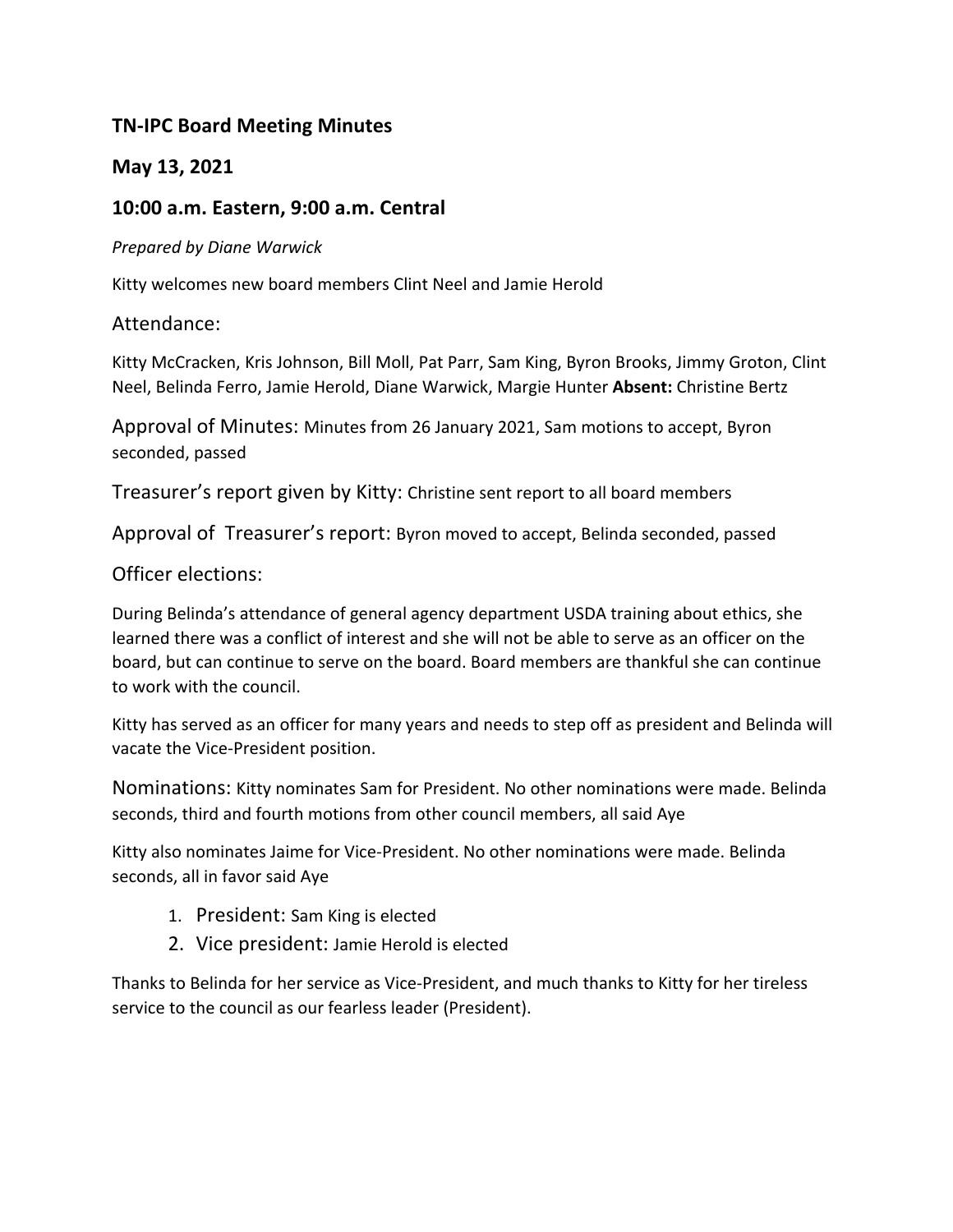### Old Business

1. Website Plant List: Currently there are two lists, natural areas, and disturbed areas (grasses and other plants for TDOT and army corps) might not be easily managed. Is there a different way to present the list to be more user friendly? Bill said that homeowners in residential areas are planting things recommended by horticulturalists, and these plants are usually not native.

TN-IPC list was too difficult to interpret, decided to go with Natural areas problem, but we need to put the removed plants back on the list and make it all inclusive. Perhaps a column to sort the plants by areas include residential, Pat wants people to use their yards for this list, multiple lists become the problem, army corps using one list and planting invasive plants that weren't included on the list they referenced. Sam met with army corps, TDOT, and state natural areas representatives to discuss the best way to present the information. Bill wants one list. Kitty wants single list, showing both common and scientific names, and a potential column delineating areas of problem. A comment was also made that we shouldn't let the website designer drive our page. If changes need to be made, they shouldn't be hampered by difficulty of design. Kitty created a committee to come up with a plan for "redesign" of the list. Sam, Pat, Bill, Kitty and Margie are on this committee, all agreed. Kitty will schedule subcommittee meeting after this meeting. Clint suggested a one- or two-page web document showing good plants for residential areas and grass lands, with a second page listing the "don't plant these" non-native invasive plants. Kitty asked Clint to develop a brochure and we can place it on the website.

- 2. TN Pest Plant list additions
	- a. Email from TDA re: setting up a committee to evaluate plants for list. Kitty looking for the list that was sent her. The Dept. of Agriculture were going to create a committee with growers, university folks and us to see about adding to the list. When Kitty finds this, she will send to us. Annie Self will be forming a committee to add plants to the plant pest list. Belinda will summarize.
	- b. Another letter from TN-IPC needed? This item will be discussed further after more information is known about the plant list committee
- 3. Virtual and Real-life meetings/garden shows.

Update on our activities was given

Bill wants to reschedule our workshop for March 2022. There was a great program set up but COVID virus led to cancellation of the workshop. All agree that if we can line up the venue we already had that would be great. Bill said he could and will work on securing speakers/stations for the workshop.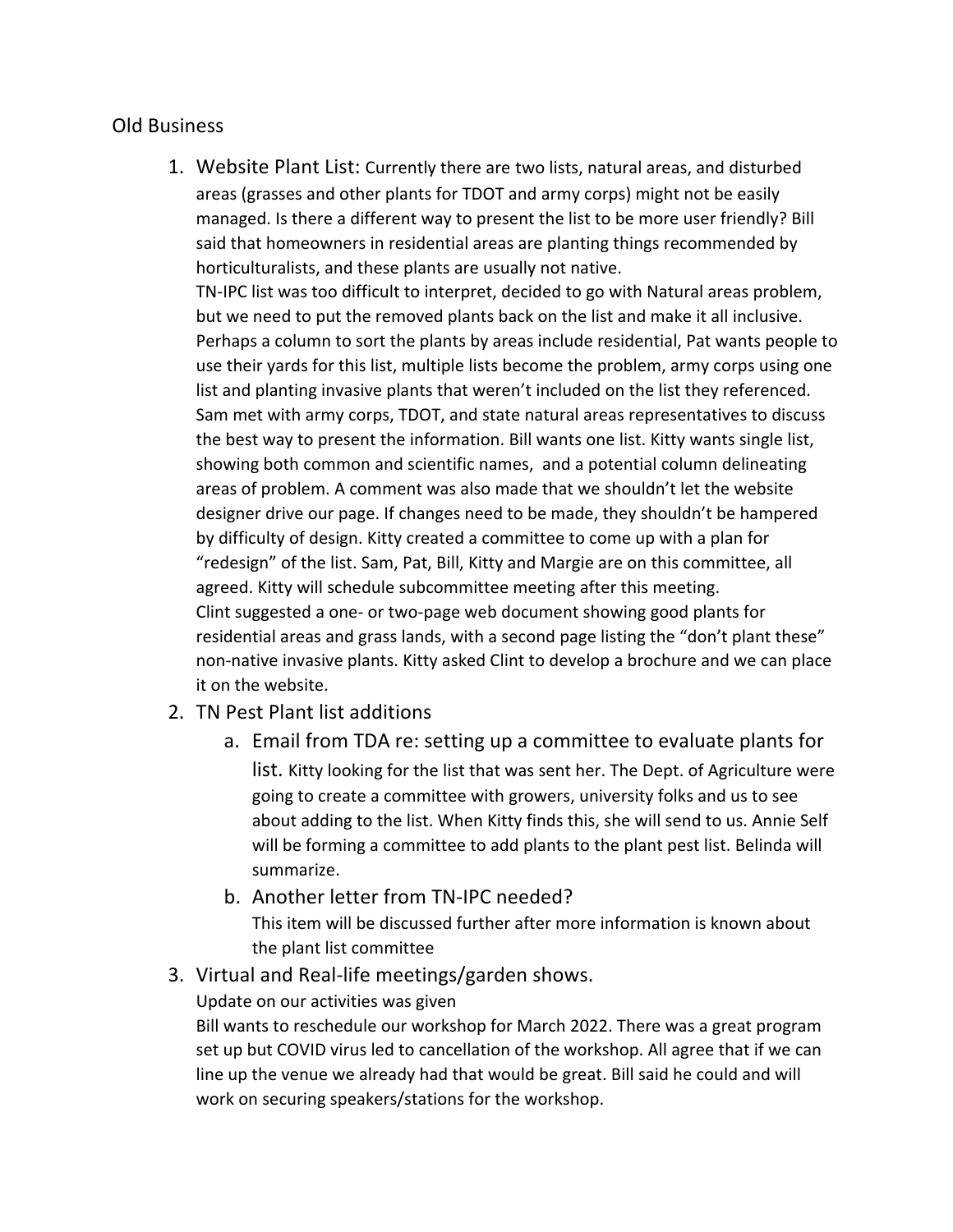- a. Knoxville Home and Garden show—virtual-Kitty
- b. Jackson Friends of Library—bees/pollinators--Christine
- c. Radio interview—Jimmy 7:30 on a Saturday morning, thanks Jimmy
- d. Cumberland River Compact interview—Kitty
- e. Knoxville Volunteer Forester class—virtual-Kitty
- f. TN Recreation and Parks Association- Diane virtual Non-native invasives and native alternatives
- g. Jaime talked to DOE and sustainability folks about invasives and the benefits of native plants related to the new DOE initiative called Sustainable Climate Ready Sites
- h. Reflection Riding hosted volunteer workdays with volunteers from "Coyote Logistics" trucking company among others, Hickson HS putting a program together for interns and apprentices to do natural area restoration, Byron provides regular Facebook posts regarding invasive plants and exposure to TN-IPC.
- 4. Weed Wrangles
	- a. Jimmy did weed wrangle at Oak Ridge barrens state natural area over 40 people attended
	- b. Members of TN-IPC cohosted weed wrangles on TN Dept. of Agriculture campus at Ellington with partners, videos from Sam posted on website. Ashley Kite-Roland, Katy Kilbourne and Sam King were interviewed by Ag folks at the weed wrangle in March. Belinda will post if you send to her.

### New Business

1. New trees for old Bradford pears initiative—update from Jimmy Clemson has been doing this for several years, video has been produced, landowner can cut down a Bradford, take photos, and they get a replacement tree of desirable species. SCFC, Duke Energy, and Clemson partnering on this effort. They are purchasing containerized trees for about \$10 each. First come first served basis. Knoxville might be a good place to start with Kasey Krouse the Urban Forester. Perhaps TVA and KUB would be good partners for this program. Chattanooga had similar programs through Reflection Riding if you were in damaged tornado areas called the Growing Resilient Neighborhood Program where homeowners in the effected storm areas could receive free trees.

Kitty formed a small committee to develop this further in one of our cities. Bill, Byron, Jimmy, and Diane…contact organizations and develop plan Jimmy will lead this effort.